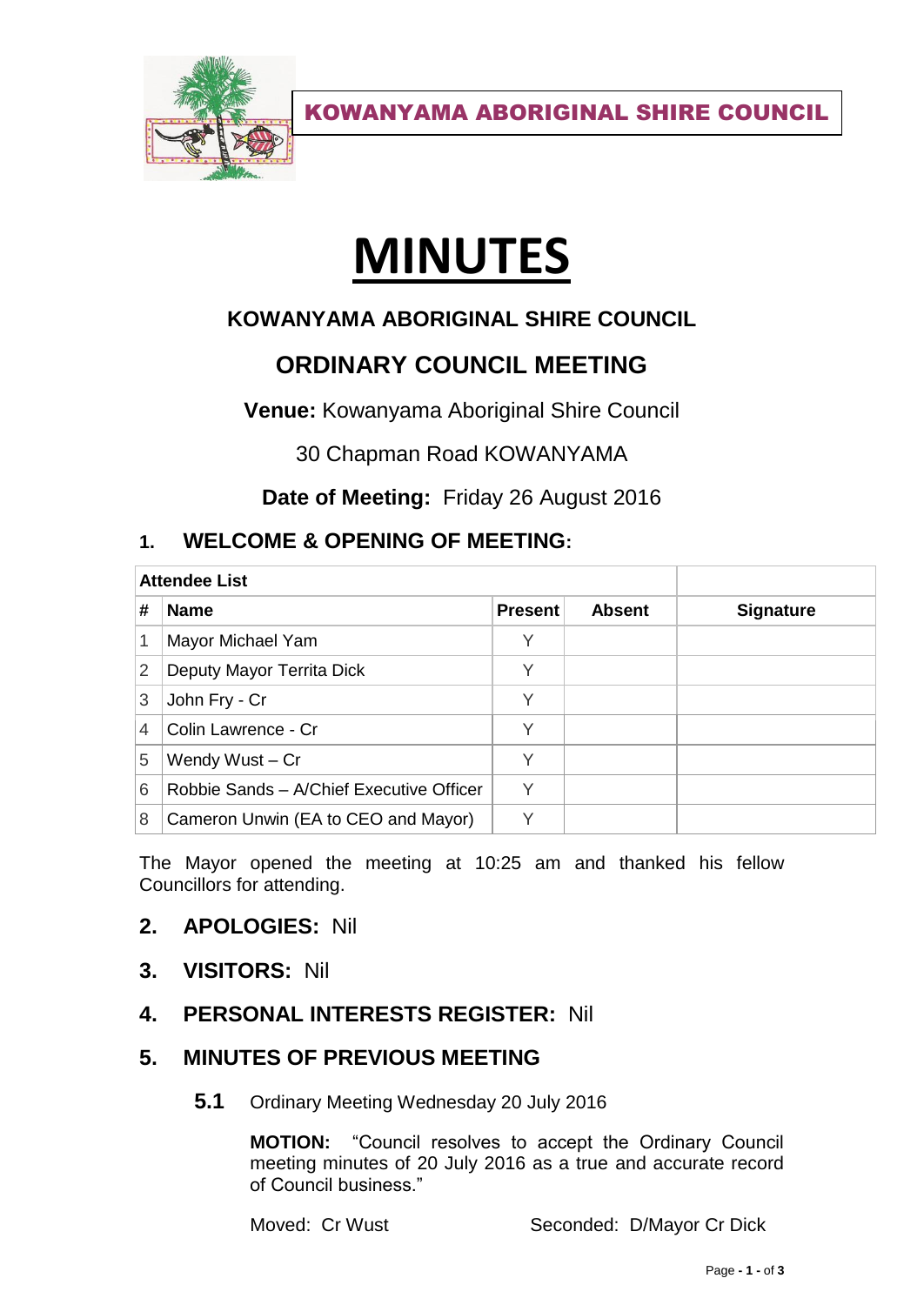

KOWANYAMA ABORIGINAL SHIRE COUNCIL

#### **CARRIED IN FULL**

**5.2** Special Council Meeting Tuesday 19 July 2016

**MOTION:** "Council resolves to accept the Special Council meeting minutes of 19 July 2016 as a true and accurate record of Council business."

Moved: Cr Lawrence Seconded: Cr Wust

#### **CARRIED IN FULL**

**5.3** Special Council Meeting Monday 15 August 2016

**MOTION:** "Council resolves to accept the Special Council meeting minutes of 15 August 2016 as a true and accurate record of Council business."

Moved: Cr Lawrence Seconded: Cr Fry

**CARRIED IN FULL**

#### **6. BUSINESS ARISING FROM PREVIOUS MEETING:** Nil

#### **7. MAYOR'S REPORT**

**7.1** Mayor reported to Council on recruitment timetable for new CEO.

#### **8. CEO'S REPORT**

- **8.1** CDP Report July 2016
- **8.2** NDRRA Report July 2016
- **8.3** Kowanyama Cattle Company in Liquidation Report July 2016

#### **9. FINANCIAL REPORT JUNE 2016**

**9.1 MOTION:** "Council resolves to accept the Financial Report for the period ending June 2016 as a true and accurate record of Council's financial position."

Moved: Cr Fry Seconded: Cr Lawrence

#### **CARRIED IN FULL**

#### **10. CORRESPONDENCE**